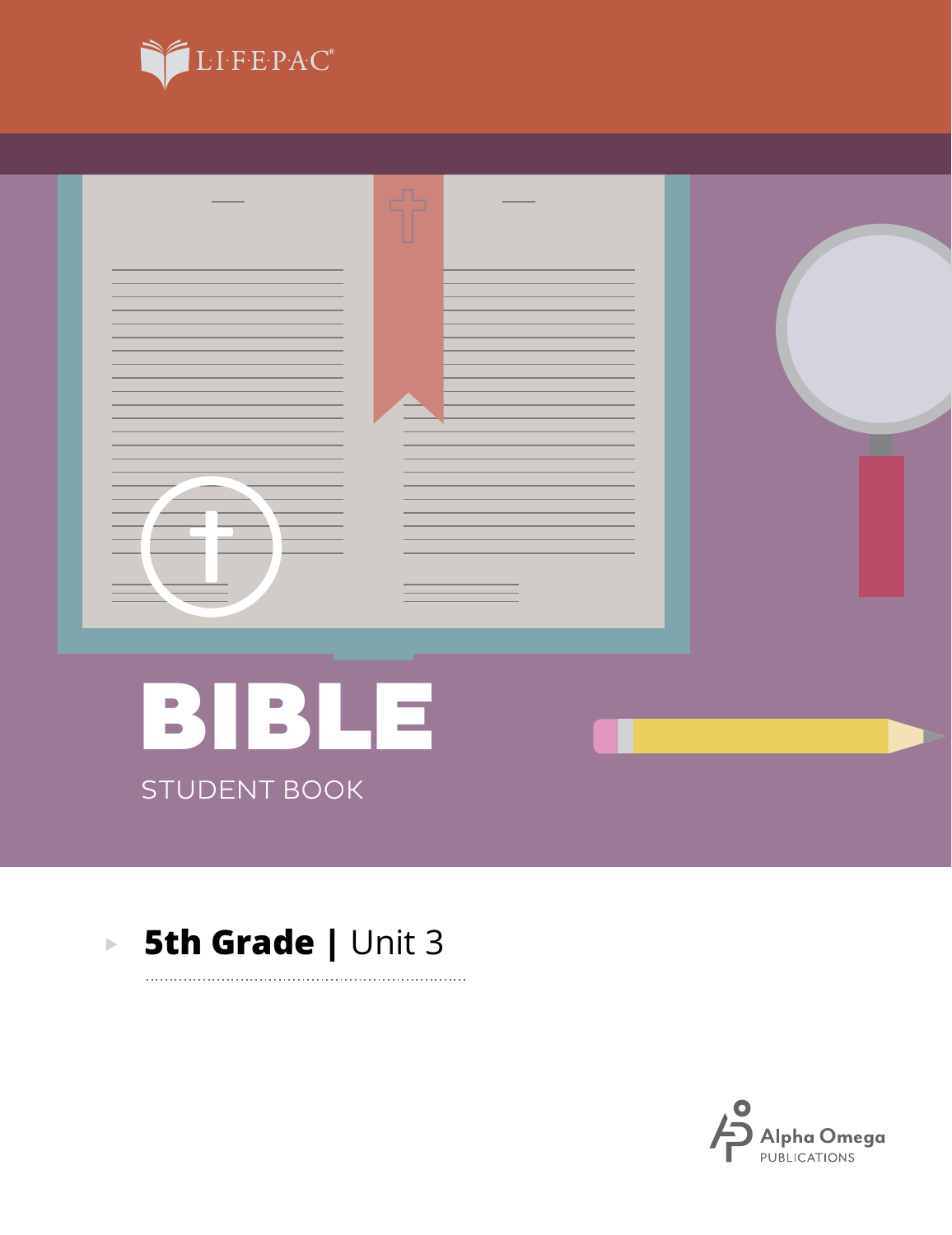# BIBLE 503 **THE PRESENCE OF GOD**

Introduction **|3**

## **1. God's Presence**...........................................5

God is Present **|7** God is Present Everywhere **|9** God is Present Everywhere as a Person **|13** Self Test 1 **|20**

## **2. God's Presence in the Lives of People** ........................................23

In the Lives of Bible People **|24** In the Lives of Other People **|35** Self Test 2 **|48**

## **3. God's Presence in My Life**....................51

To Hear, See, and Speak to Me **|52** To Save, Forgive, and Satisfy Me **|54** To Help, Provide for, Keep, and Guide Me **|57** Self Test 3 **|62**

LIFEPAC Test **|Pull-out**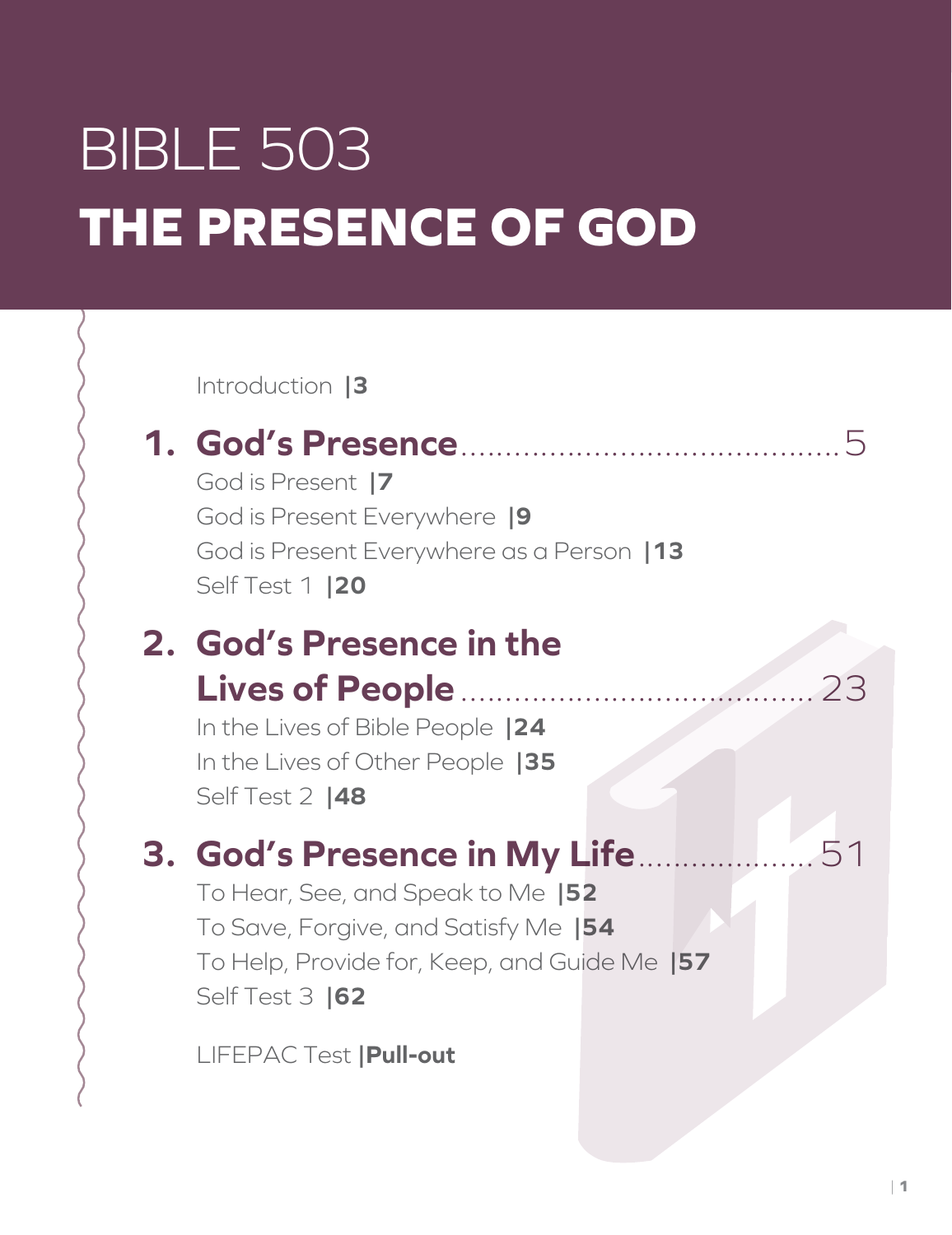### **Author:**

Barry G. Burrus, M.Div., M.A.

#### **Editor:**

Steven Henderson, B.A.

### **Illustrators:**

Kyle Bennett, A.S. Melissa Evers Karen Eubanks, B.A. Mark Nuñes

### **Media Credits:**

**Page 3:** © proxyminder, iStock, Thinkstock; **5:** © mikie11, iStock, Thinkstock; **7:** © sodapix, Thinkstock; **9:** © Comstock Images, Stockbyte, Thinkstock; **10:** © Ig0rZh, iStock, Thinkstock; **16:** © monkeybusinessimages, iStock, Thinkstock; **18:** © Mike Vailton, iStock, Thinkstock **23:** © Ann Worthy, iStock, Thinkstock; **25:** © Robert Adrian Hillman , iStock,Thinkstock; **26:** © Dorling Kindersley, Thinkstock; **27:** © acajoe52, iStock, Thinkstock; **29:** © BibleArtLibrary, iStock, Thinkstock; **30:** © Rasica, iStock, Thinkstock; **41:** © Andres GarciaM, iStock Thinkstock; **43:** © View Stock, Thinkstock; **45:** © lukaves, iStock, Thinkstock; **51:** © GDS-Photos, iStock, Thinkstock; **53:** © Con Tanasiuk, Thinkstock; **55:** © AbimelecOlan, iStock, Thinkstock; **57:** © Ximagination, iStock, Thinkstock; **59:** © Hemera Technologies, AbleStock.com, Thinkstock.



### **804 N. 2nd Ave. E. Rock Rapids, IA 51246-1759**

© MMII by Alpha Omega Publications, Inc. All rights reserved. LIFEPAC is a registered trademark of Alpha Omega Publications, Inc.

All trademarks and/or service marks referenced in this material are the property of their respective owners. Alpha Omega Publications, Inc. makes no claim of ownership to any trademarks and/or service marks other than their own and their affiliates, and makes no claim of affiliation to any companies whose trademarks may be listed in this material, other than their own.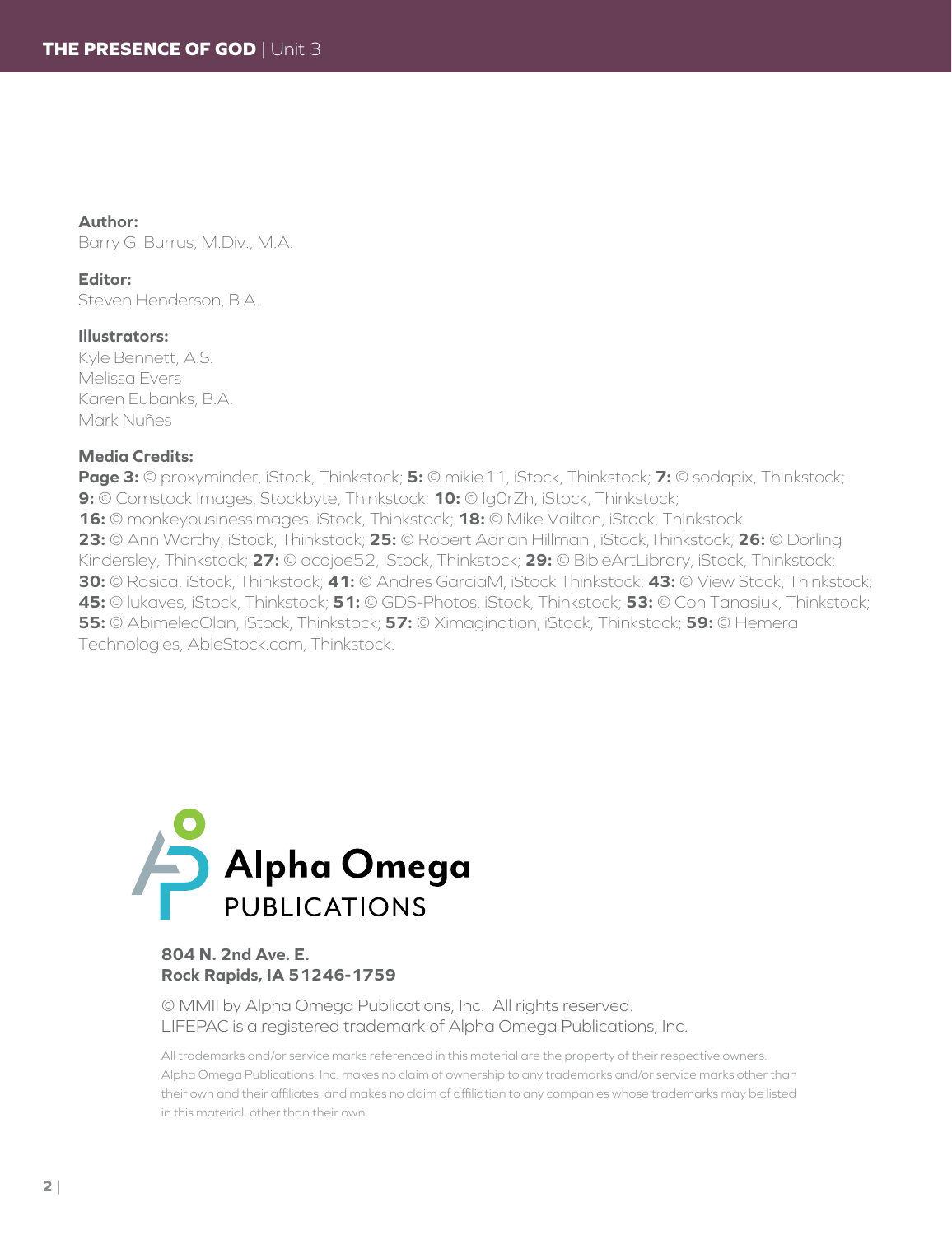# **THE PRESENCE OF GOD**

**The One God — Father, Son, and Holy Spirit — is always present, no matter where we are. There is no place in the entire universe where God is not present. God is present everywhere! Knowing that God is present everywhere can be a source of great joy and comfort to us. The Bible says, "in thy presence is fulness of joy" (***Psalm* **16:11). God's presence can help us to have much joy. Likewise, God comforts us with His continual presence. The Bible says, "God is our refuge and strength, a very** *present* **help in trouble" (***Psalm* **46:1). No matter what the trouble we might face, God is always present to help us.**

**In this LIFEPAC®, you will learn more about the** *presence of God***. You will learn how God is present everywhere, all the time, in all places, and as a Person. You will study the Bible to see some examples of the presence of God in the lives of Bible people. You will also learn how the presence of God was experienced in the lives of some other people who lived after Bible times. You will also learn about the ways that God is present in your life!**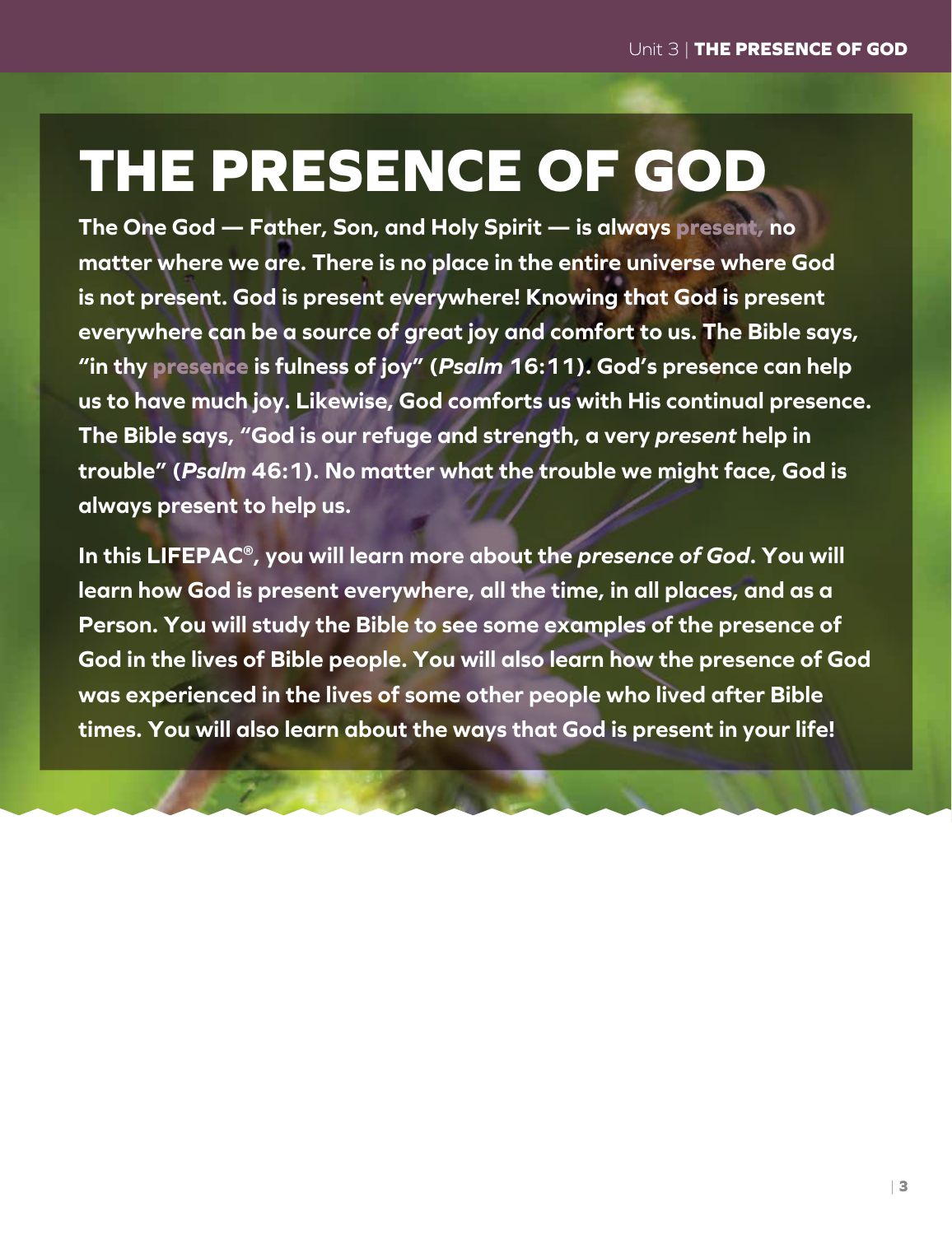## **Objectives**

**Read these objectives.** The objectives tell you what you will be able to do when you have successfully completed this LIFEPAC. Each section will list according to the numbers below what objectives will be met in that section. When you have finished this LIFEPAC, you should be able to:

- 1. Explain the meaning of *the presence of God*.
- 2. Write and say from memory some Bible verses about God's presence.
- 3. Explain how God can be present everywhere.
- 4. Define the term *omnipresent*.
- 5. Describe how God can be present everywhere at the same time.
- 6. Know at least four of the main attributes of God and how He is personally present.
- 7. Describe the different ways in which God was present with certain Bible characters.
- 8. Describe the different ways in which God was present with certain people who have lived since Bible times.
- 9. List eight ways God can be present with you.
- 10. Describe three of these ways in detail.

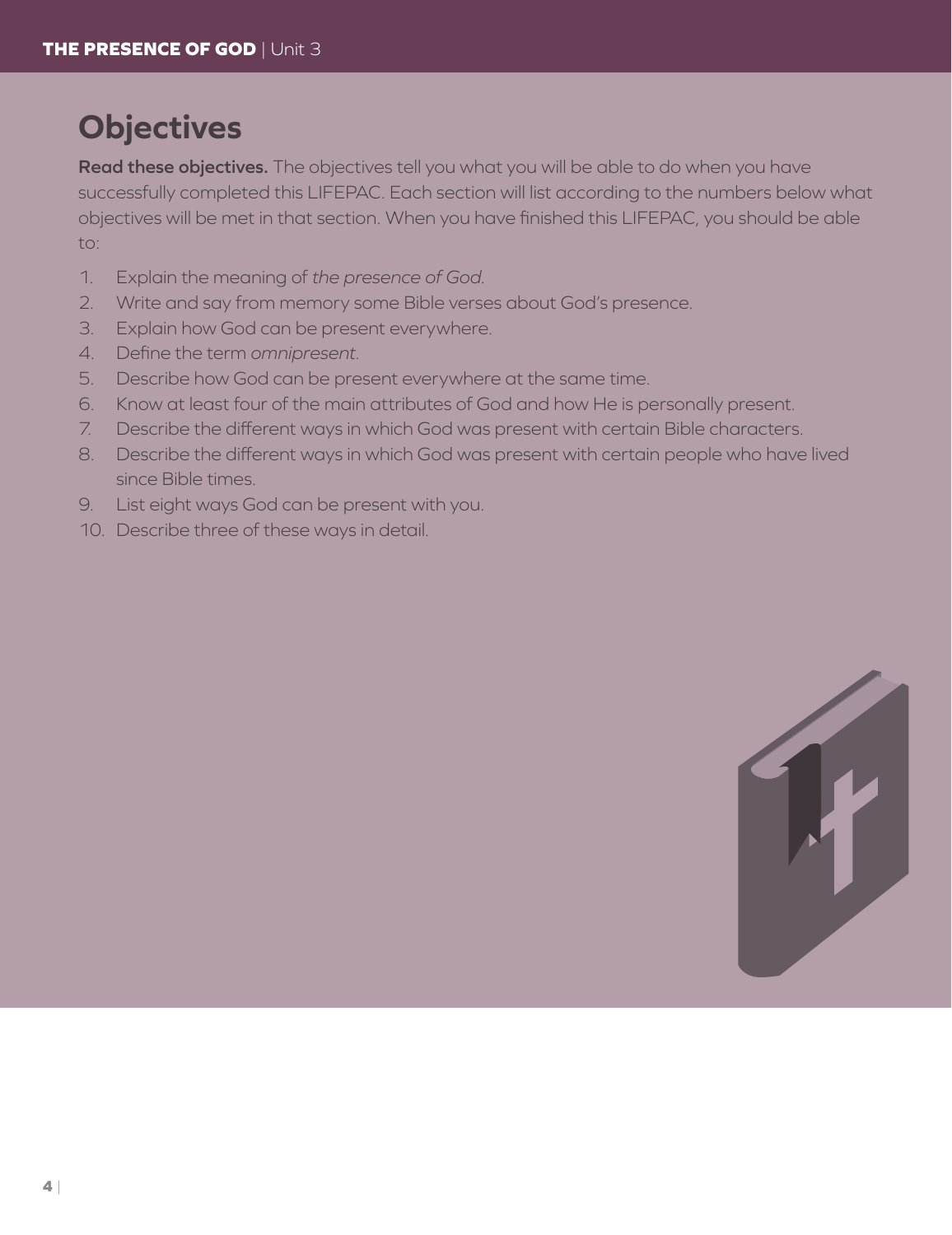## **1. GOD'S PRESENCE**

**God is the Almighty Creator of everything that exists. He is present everywhere in the universe. One of the great truths of our Christian faith is that God is present everywhere. God's presence fills the entire Creation, everything that exists. There is nowhere that God is not present. The Scriptures clearly state, "Whither shall I go from thy spirit? or whither shall I flee from thy presence? If I ascend up into heaven, thou art there: if I make my bed in hell, behold, thou art there. If I take the wings of the morning, and dwell in the uttermost parts of the sea; Even there shall thy hand lead me, and thy right hand shall hold me. If I say, Surely the darkness shall cover me; even the night shall be light about me. Yea, the darkness hideth not from thee; but the night shineth as the day: the darkness and the light are both alike to thee" (***Psalm* **139:7–12).**

**God is present to each and every person no matter where he or she is. This truth of God's presence can be a source of great joy and comfort to us. The truth of God's presence in your life can help you to live a happier and fuller life.**

**In this section of the LIFEPAC, you will learn more about God's presence in the universe. You will also learn how God's presence is a personal presence. Because He is** *personally* **present everywhere, there are personal qualities of God that are present everywhere, too. You will learn about some of these qualities of God in this section of the LIFEPAC.**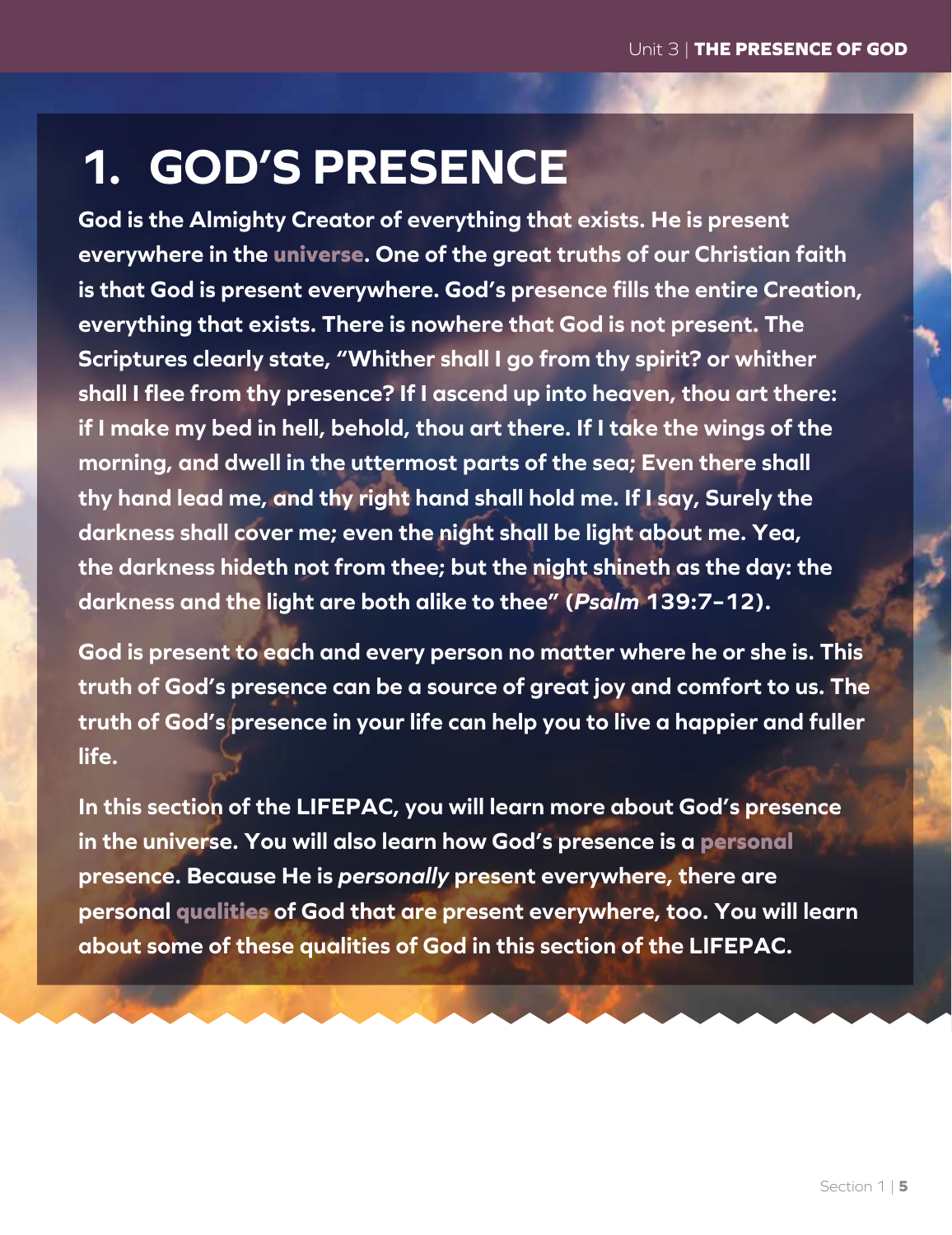## **Objectives**

**Review these objectives.** When you have completed this section, you should be able to:

- 1. Explain the meaning of *the presence of God.*
- 2. Write and say from memory some Bible verses about God's presence.
- 3. Explain how God can be present everywhere.
- 4. Define the term *omnipresent.*
- 5. Describe how God can be present everywhere at the same time.
- 6. Know at least four of the main attributes of God and how He is personally present.

## **Vocabulary**

**Study these new words.** Learning the meanings of these words is a good study habit and will improve your understanding of this LIFEPAC.

**attribute** (at ru byüt). Trait, characteristic, or quality that is basic to a person or thing.

**depend** (di pend). To rely on or to trust.

**eternity** (i tėr nu tē). All the time; all the past and all the future.

**impersonal** (im pėr su nul). Having no existence as a person.

**omnipresence** (om nu prez uns). Being present everywhere at the same time.

**personal** (pėr su nul). Of, having to do with, or belonging to a person.

**presence** (prez uns). Being present in a place.

**present** (prez unt). Here or near, not absent.

**provision** (pru vizh un). The act or process of providing for.

**quality** (kwol u tē). Characteristic; something special about a person or object that makes it what it is.

**universe** (yü nu vėrs). The whole body of worlds, planets, and stars; all material creation.

**Note:** *All vocabulary words in this LIFEPAC appear in* **boldface** *print the first time they are used. If you are unsure of the meaning when you are reading, study the definitions given.*

Pronunciation Key: hat, āge, cãre, fär; let, ēqual, tėrm; it, īce; hot, ōpen, ôrder; oil; out; cup, put, rüle; child; long; thin; /ŦH/ for **th**en; /zh/ for mea**s**ure; /u/ or / <sup>e</sup> / represents /a/ in **a**bout, /e/ in tak**e**n, /i/ in penc**i**l, /o/ in lem**o**n, and /u/ in circ**u**s.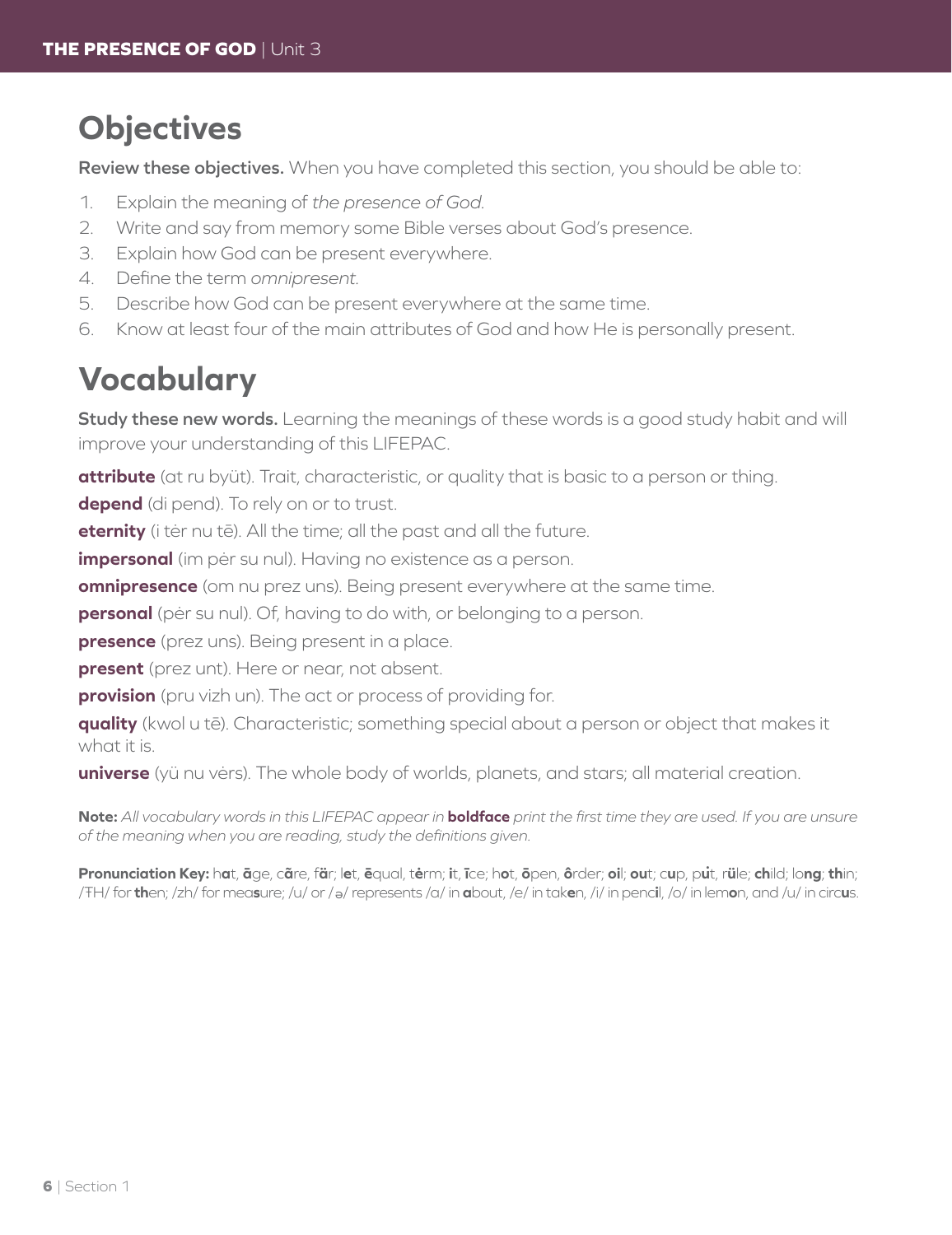## **God is Present**



God is here. The word *present* means *here*. That means that God is *present*; He is *here*. He is near you, and He is near all people.

When someone is taking attendance at a meeting or in a class and calls your name, you answer, "Present." You are saying, "I am here." If you are not present, when the person in charge calls your name, you are marked absent when your name is called. When a person calls on God's name anywhere in the universe, God answers, "I am here." God would never be marked "absent" anywhere in the whole universe! He is present everywhere.

Many people in different parts of the world can call on God at the same time. God will answer, "I am here," to each one of them! Everyone in the world could call on the Lord at the same time, and God would still answer, "I am here." God said, "Call unto me, and I will answer thee, and shew thee great and mighty things, which thou knowest not" (*Jeremiah* 33:3). The Bible also says, "The LORD is nigh unto all them that call upon him, to all that call upon him in truth" (*Psalm* 145:18).



| God is present everywhere and gives everything its existence.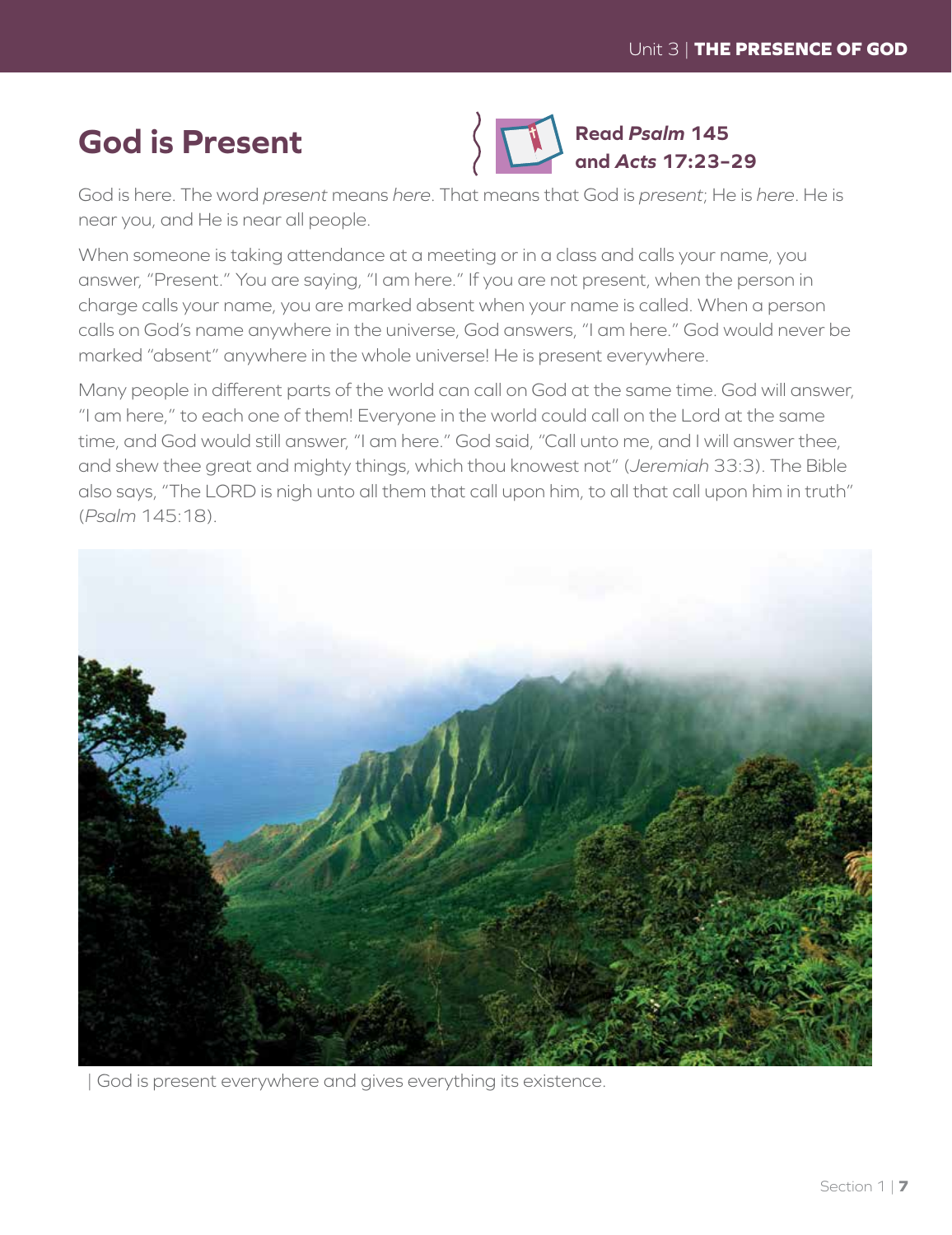The apostle Paul urged the men of Athens, "That they should seek the Lord, if haply they might feel after him, and find him, though he be not far from every one of us: For in him we live, and move, and have our being; as certain also of your own poets have said, For we are also his offspring" (*Acts* 17:27–28). Paul was saying that not only is God near to us, but that God's presence is what gives everything its existence. If God did not exist, the world would not exist. God's presence is as important to life as water is important to fish or air to the birds.

God is everywhere in a different way than the air or water is. The air that is around you and in you is not the same air that is around and in people in different places. Air in one place may have slightly more oxygen than in another place. Water in one place may be different in purity and mineral content than in another place. Some water is fresh water and some is salt water. The great and wonderful fact about God is that He is everywhere and He is the *same*  everywhere!

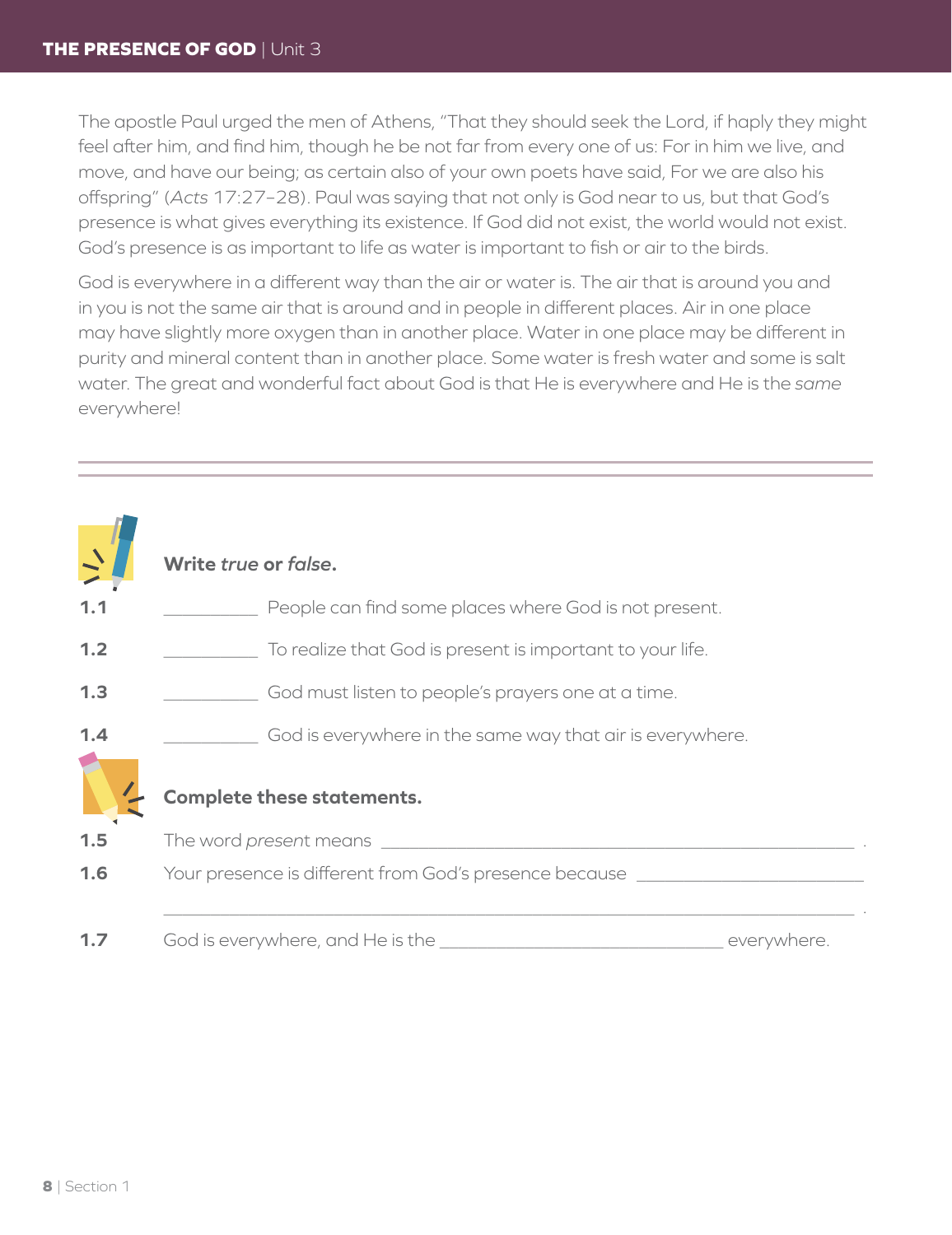

### **Read this story and answer the question at the end.**

Nancy and Cindy met together one day and decided to go see their friend, Sally. They rode their bicycles to Sally's house, went to the door, and rang the doorbell. When Sally's mother answered the door, they asked if Sally could come out and play.

"I'm sorry", Sally's mother said, "but Sally is not feeling well today."

After saying good-bye to her, Nancy and Cindy went to their bikes.

"Why don't we pray for Sally?" suggested Nancy. "We can go to the church where God is and pray to Him so that He can hear us," she said.

"That's a good idea to pray for Sally," Cindy said, "but we don't have to go to church for God to hear us when we pray. He can hear us and help us right here."

**1.8** Question: Was Cindy correct in what she said about God's presence and nearness? (Give a quote from the Bible to support your answer.)

## **God is Present Everywhere**

 $\overline{\phantom{a}}$ 

 $\overline{\phantom{a}}$ 

 $\overline{\phantom{a}}$ 

 $\overline{\phantom{a}}$ 

At the dedication of the temple in Jerusalem, King Solomon said, "And hearken thou to the supplication of thy servant, and of thy people Israel, when they shall pray toward this place [the temple]: and hear thou in heaven thy dwelling place: and when thou hearest, forgive" (*1 Kings* 8:30). It also says, "Unto thee lift I up mine eyes, O thou that dwellest in the heavens" (*Psalm* 123:1). Jesus taught his disciples to pray, "After this manner therefore pray ye: Our Father which art in heaven, Hallowed be thy name" (*Matthew* 6:9).





| God is near you even when you sleep.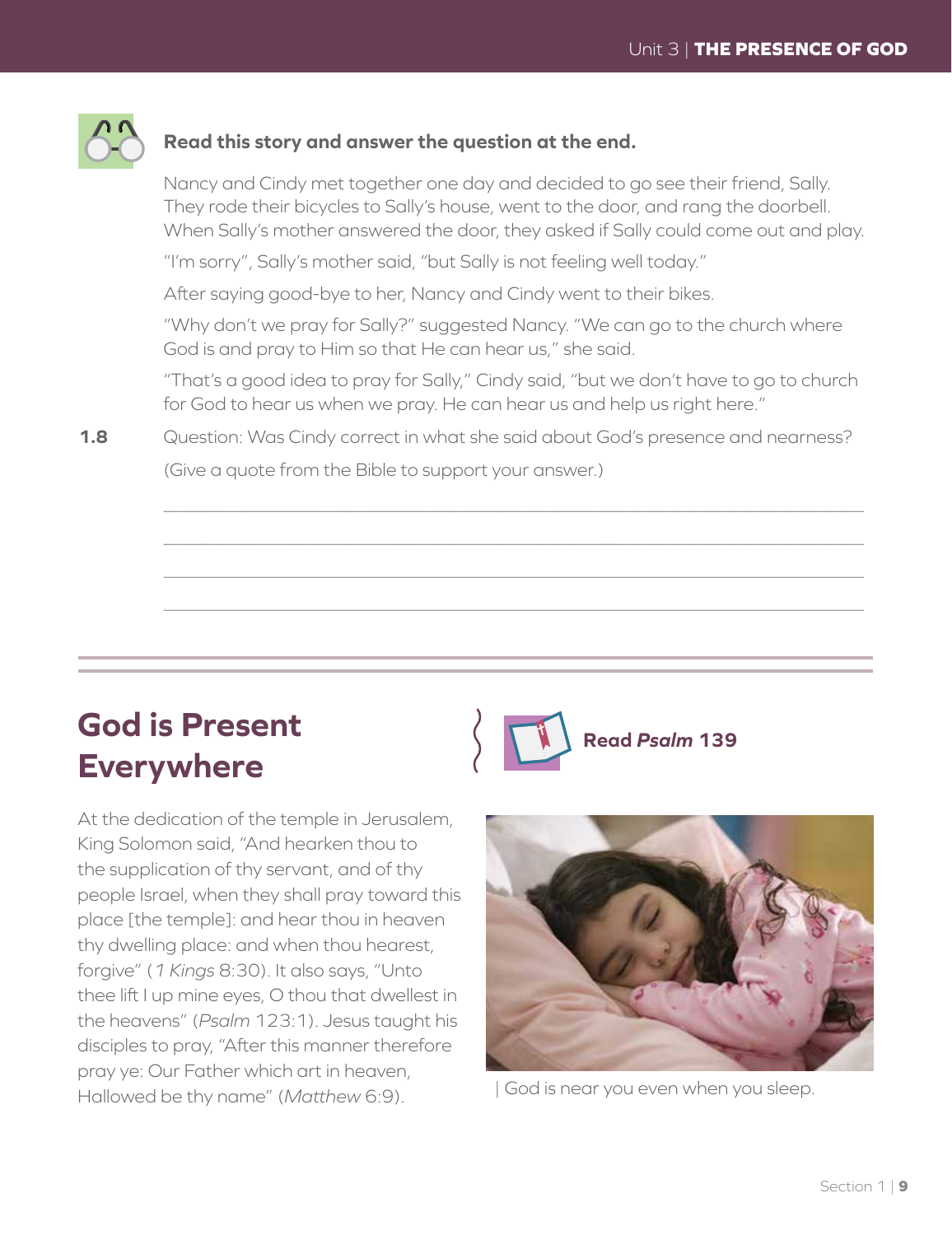Can God only be found in a temple, church, or in heaven? No, the Scriptures also tell us, "But will God indeed dwell on the earth? behold, the heaven and heaven of heavens cannot contain thee; how much less this house that I have builded?" (*1 Kings* 8:27). Jesus Himself said, "But thou, when thou prayest, enter into thy closet, and when thou hast shut thy door, pray to thy Father which is in secret; and thy Father which seeth in secret shall reward thee openly" (*Matthew* 6:6). Jesus also said, "For where two or three are gathered together in my name, there am I in the midst of them" (*Matthew* 18:20). God is not only in a church or in heaven, He is everywhere; therefore, we can pray to Him wherever we need to.

**God is spirit.** Like the angels, God is *spirit*. He has no body. God is everywhere because He is spirit. The Bible tells us, "Can any hide himself in secret places that I shall not see him? saith the LORD. Do not I fill heaven and earth? saith the LORD" (*Jeremiah* 23:24). God dwells in heaven, and He also dwells on the earth. He also dwells in the hearts of those who receive Him. God says, "For thus saith the high and lofty One that inhabiteth eternity, whose name is Holy; I dwell in the high and holy place, with him also that is of a contrite and humble spirit, to revive the spirit of the humble, and to revive the heart of the contrite ones" (*Isaiah* 57:15).



### **God is omnipresent.** The presence of God

everywhere is called God's **omnipresence**. The word *omnipresent* means *everywhere present*. God is everywhere present. No place in the world is without Him. God is never absent. The Bible says, "Whither shall I go from thy spirit? or whither shall I flee from thy presence? If I ascend up into heaven, thou art there: if I make my bed in hell, behold, thou art there. If I take the wings of the morning, and dwell in the uttermost parts of the sea; Even there shall thy hand lead me, and thy right hand shall hold me" (*Psalm* 139:7–10).

How near is God when He is present? When He is with you in school or work or play, or even sleeping, how close is He? Is He beside you or around you? Yes, He is beside and around you. And because you are His child, He is also within you.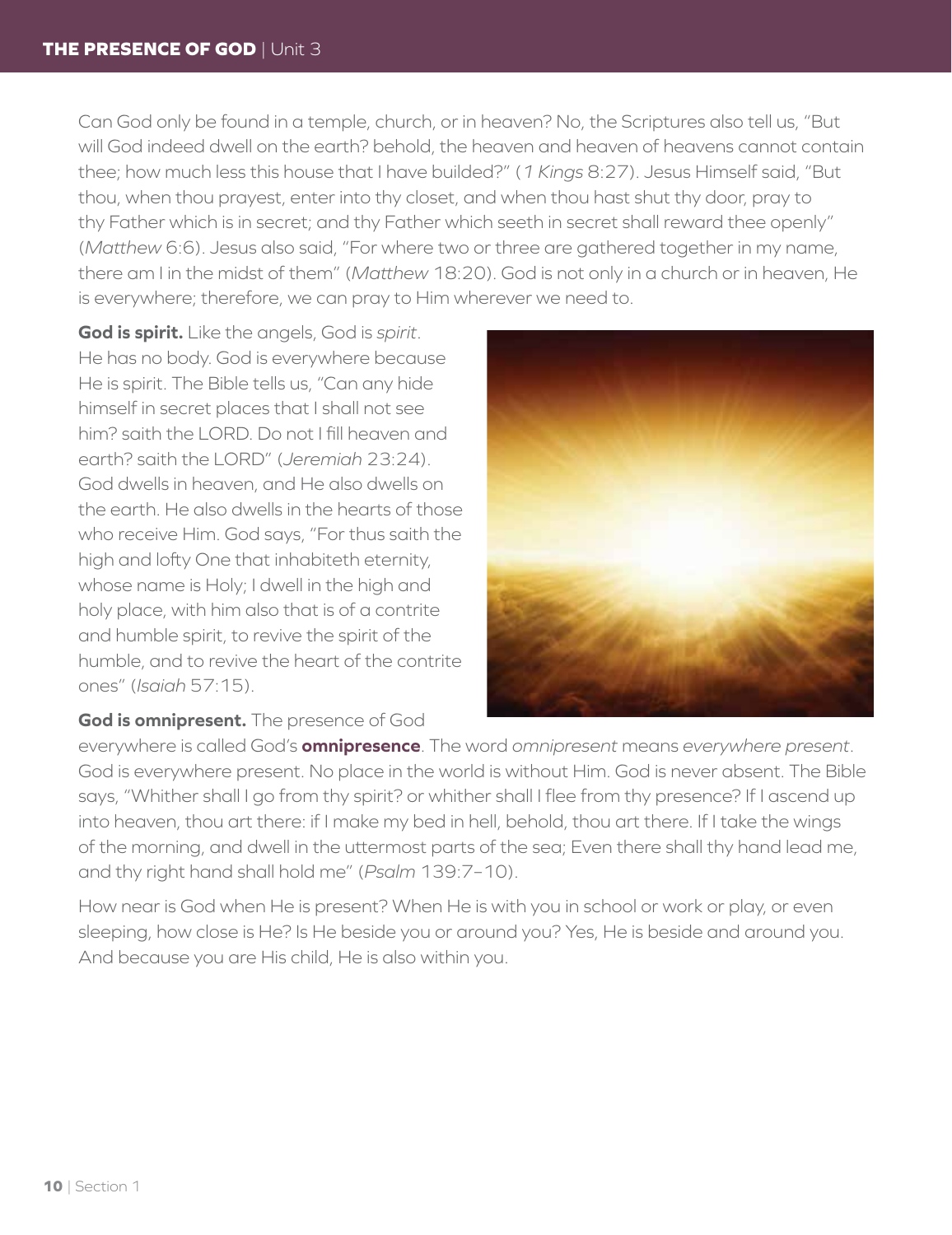|      | <b>Complete these activities.</b>                                  |  |  |  |
|------|--------------------------------------------------------------------|--|--|--|
| 1.9  | Write two verses that tell that God's dwelling place is in heaven. |  |  |  |
|      | a. 1 Kings 8:30                                                    |  |  |  |
|      |                                                                    |  |  |  |
|      | b. Psalm 123:1                                                     |  |  |  |
|      |                                                                    |  |  |  |
| 1.10 | Explain why God cannot be in just one place.                       |  |  |  |
|      |                                                                    |  |  |  |
| 1.11 | Tell how Psalm 139:7-10 shows that God is omnipresent.             |  |  |  |
|      |                                                                    |  |  |  |
|      | <b>Complete the following statement.</b>                           |  |  |  |
|      |                                                                    |  |  |  |
|      | b.<br>you.                                                         |  |  |  |

**God is everywhere at the same time.** The Bible says, "Am I a God at hand, saith the LORD, and not a God afar off? Can any hide himself in secret places that I shall not see him? saith the LORD. Do not I fill heaven and earth? saith the LORD" (*Jeremiah* 23:23–24). The presence of God is everywhere in the universe.

Not only is God present everywhere, but He is also present everywhere at the same time. While He is present with you, He is also present with other students at home and at school in every city, in every state, and in every country in the world.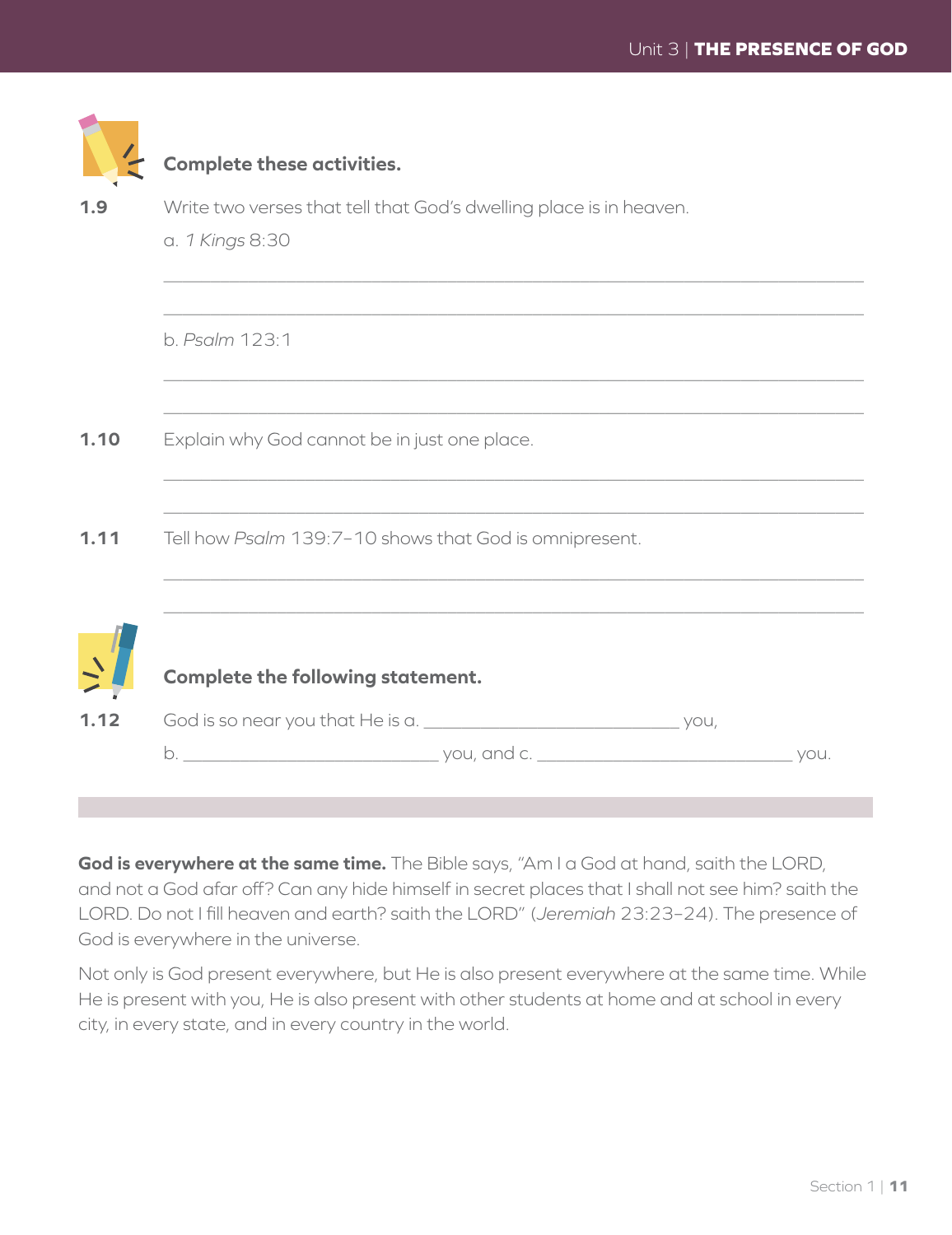

| God is everywhere.



### Answer these questions.

How important is it to people that God is everywhere at the same time?  $1.13$ 

What does God say about His omnipresence as recorded in the prophet Jeremiah?  $1.14$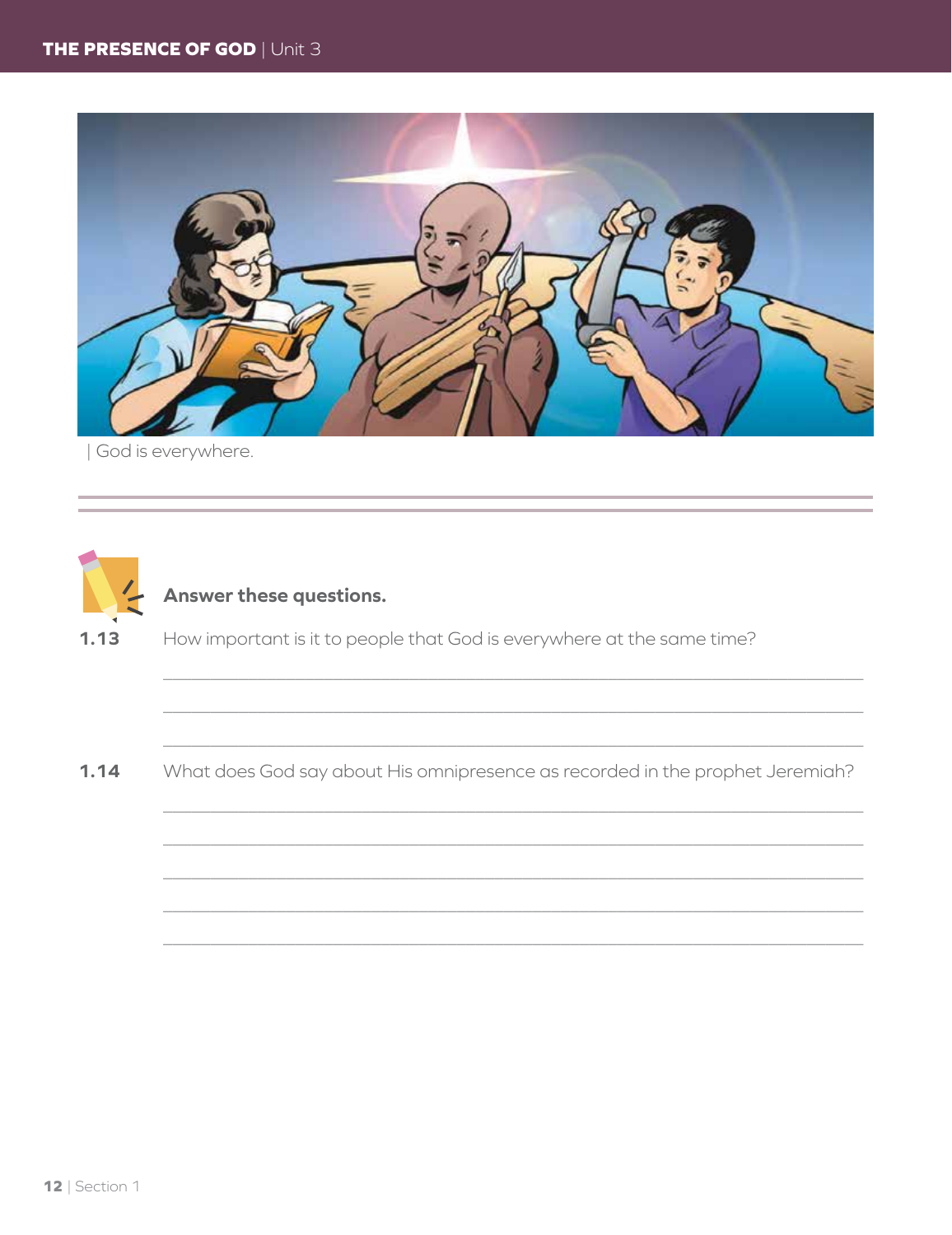## **SELF TEST 1**

Write true or false (each answer, 2 points).

| 1.01  | God is near to everyone everywhere all the time.                                      |
|-------|---------------------------------------------------------------------------------------|
| 1.02  | God can hear His name anywhere it is spoken.                                          |
| 1.03  | In some places, God's love is not present.                                            |
| 1.04  | God is everywhere because He has a body.                                              |
| 1.05  | God is everywhere in a different way than air is everywhere.                          |
| 1.06  | God's truth makes a science experiment work when the experiment is<br>done correctly. |
| 1.07  | God's attributes are everywhere, but He is not everywhere as a person.                |
| 1.08  | God knows the future as well as the past.                                             |
| 1.09  | Omnipresence means sometimes present.                                                 |
| 1.010 | God is present even when we do not want Him to be present.                            |
|       |                                                                                       |

### **Complete these sentences** (each numbered answer, 4 points).

|       | <b>1.011</b> The presence of God everywhere is called God's                                                    |                                       |      |
|-------|----------------------------------------------------------------------------------------------------------------|---------------------------------------|------|
| 1.012 | God is a                                                                                                       | because He thinks, speaks, and loves. |      |
| 1.013 | Math facts are true because God is ________________________________.                                           |                                       |      |
| 1.014 | Because God is faithful, He will keep His __________________________.                                          |                                       |      |
| 1.015 | Because God is a person, we can a.                                                                             |                                       | Him, |
|       |                                                                                                                |                                       | Him. |
| 1.016 | If you are a child of God, God's presence is which we have a set of the set of the set of the set of the set o |                                       | VOU. |
|       |                                                                                                                |                                       |      |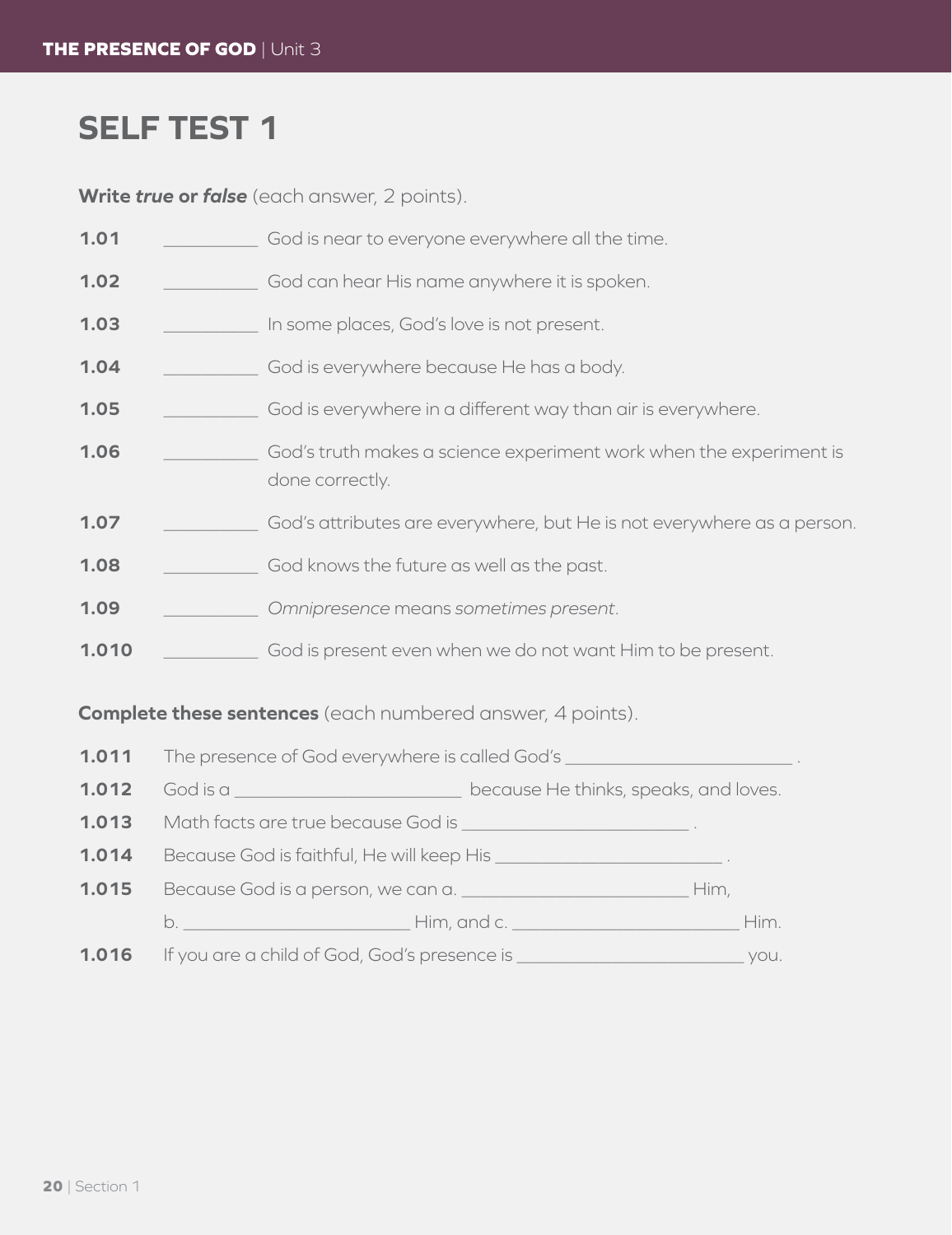Answer these questions (each numbered answer, 5 points).

| How can the following statement be true? "I dwell in the high and holy place, and also |
|----------------------------------------------------------------------------------------|
| with him who is of a contrite and humble spirit."                                      |
|                                                                                        |
| How do you know that God is a person?                                                  |
| What are five attributes of God that are present everywhere?                           |
| $\alpha$ .                                                                             |
|                                                                                        |
| $e.$ $-$                                                                               |
| What are the first two verses of Psalm 139?                                            |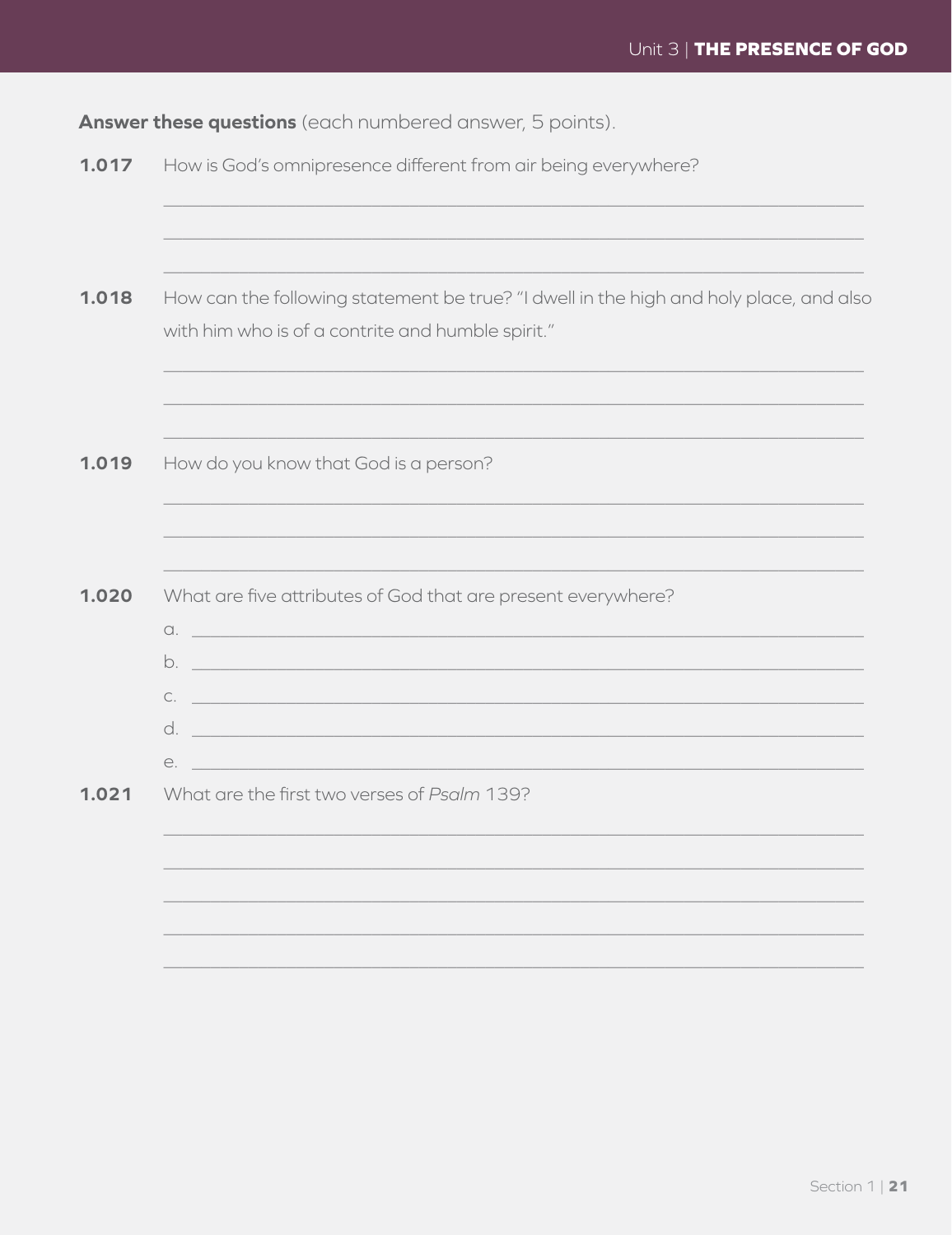|              | <b>1.022</b> How is your presence different from God's presence?                                                                                                  |                                                                                               |                                                                                                    |  |  |
|--------------|-------------------------------------------------------------------------------------------------------------------------------------------------------------------|-----------------------------------------------------------------------------------------------|----------------------------------------------------------------------------------------------------|--|--|
| 1.023        | How near is God when He is present?                                                                                                                               |                                                                                               |                                                                                                    |  |  |
|              | <b>Choose the correct answer</b> (each answer, 3 points).                                                                                                         |                                                                                               |                                                                                                    |  |  |
| 1.024        |                                                                                                                                                                   | Because God thinks, speaks, and loves, He is ___________.<br>a. everywhere b. a person        | c. omnipresent                                                                                     |  |  |
| 1.025        | God is not __________ anywhere in the universe.<br>a. dwelling and a state of the state of the state of the state of the state of the state of the state of the s | b. present                                                                                    | c. absent                                                                                          |  |  |
| 1.026        | a. here                                                                                                                                                           | According to the apostle John in his first letter, God is __________.<br>b. in heaven b. love |                                                                                                    |  |  |
| 1.027        | a. love                                                                                                                                                           | b. truth                                                                                      | "Two and two are always four." This fact means that God's _________ is everywhere.<br>c. knowledge |  |  |
| $1.028$ $''$ | everywhere.<br>a. knowledge                                                                                                                                       | <b>Example 12 Strategies</b> b. faithfulness                                                  | He telleth the number of the stars." This statement means that God's __________ is<br>c. love      |  |  |
| 1.029        | a. someplace                                                                                                                                                      | People can find _________ where God is not present.<br>b. no place                            | c. a few places                                                                                    |  |  |
| 1.030        | God listens to prayers ____________.<br>a. one at a time<br>b. two or three together<br>c. all over the world at any time                                         |                                                                                               |                                                                                                    |  |  |
|              | <b>Teacher check:</b><br>Score                                                                                                                                    | Initials<br>Date                                                                              |                                                                                                    |  |  |